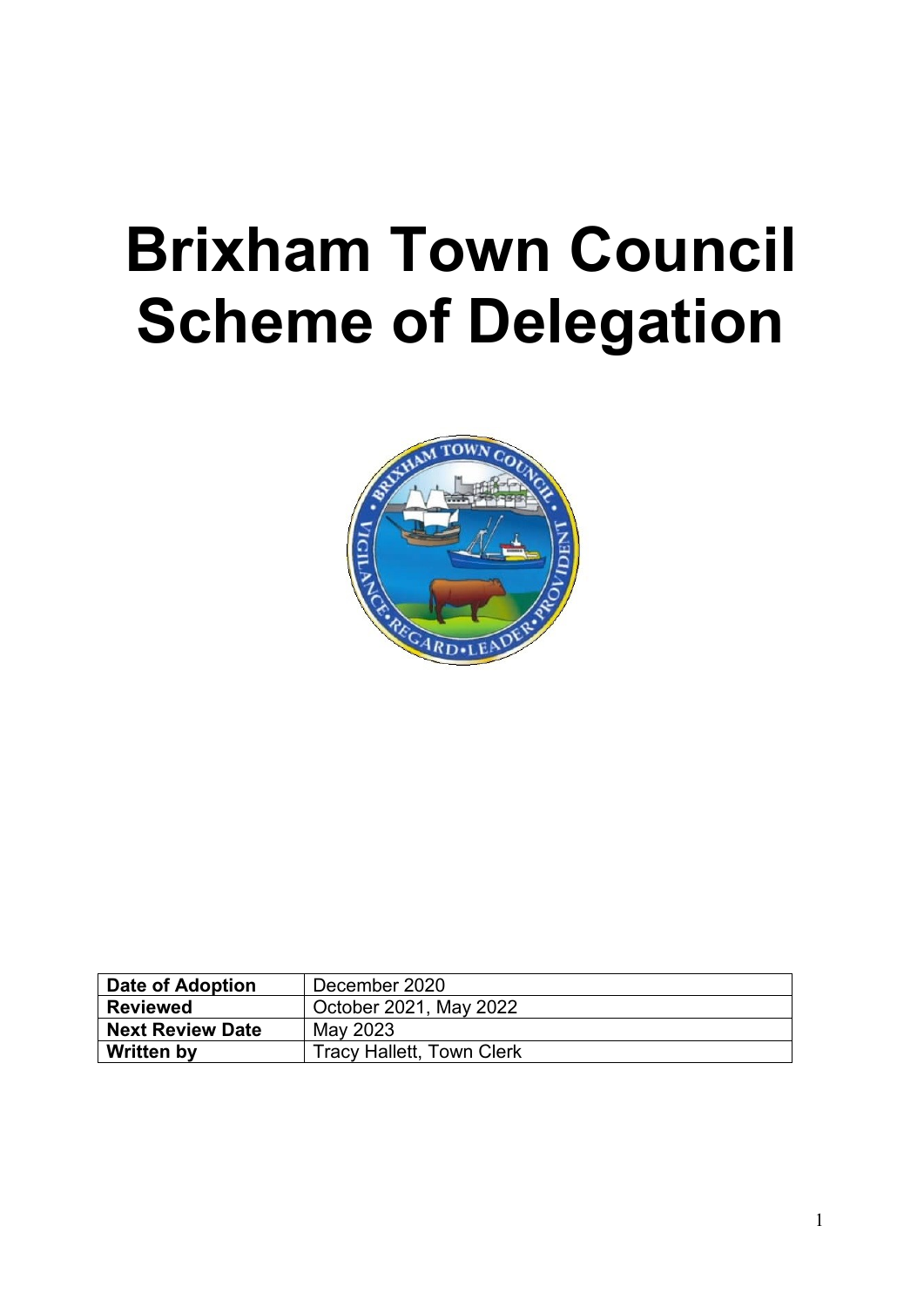## **THE POWER TO DELEGATE**

The power to delegate functions by local councils is set out in the Local Government Act 1972 S.101 as follows:

#### **Local Government Act 1972 S. 101 Arrangements for discharge of function by local authorities**

(1) Subject to any express provision contained in this Act or any Act passed after this Act, a local authority may arrange for the discharge of any of their functions: (a) by a Committee, a sub-Committee or an officer of the authority, or (b) by any other local authority

(2) Where by virtue of this section any functions of a local authority may be discharged by a committee of theirs, then, unless the local authority otherwise direct, the committee may arrange for the discharge of any of those functions by a sub-committee of the authority, then unless the local authority or the committee otherwise direct, the subcommittee may arrange for the discharge of any of those functions by an officer of the authority.

(3) Any arrangements made by a local authority or committee under this section for the discharge of any functions by a committee, subcommittee, officer or local authority shall not prevent the authority or committee by whom the arrangements are made from exercising those functions.

(4) Two or more local authorities may discharge any of their functions jointly and, where arrangements are in force for them to do so, they may also arrange for the discharge of those functions by a joint committee of theirs or by an officer of one of them and subsection (2) above shall apply in relation to those functions as it applies in relation to the functions of the individual authorities.

(5) A local authority's functions with respect to issuing a precept for a rate or borrowing money shall be discharged only by the authority.

The aim of this document is to clarify the manner in which Brixham Town Council has delegated its powers and the authority to spend.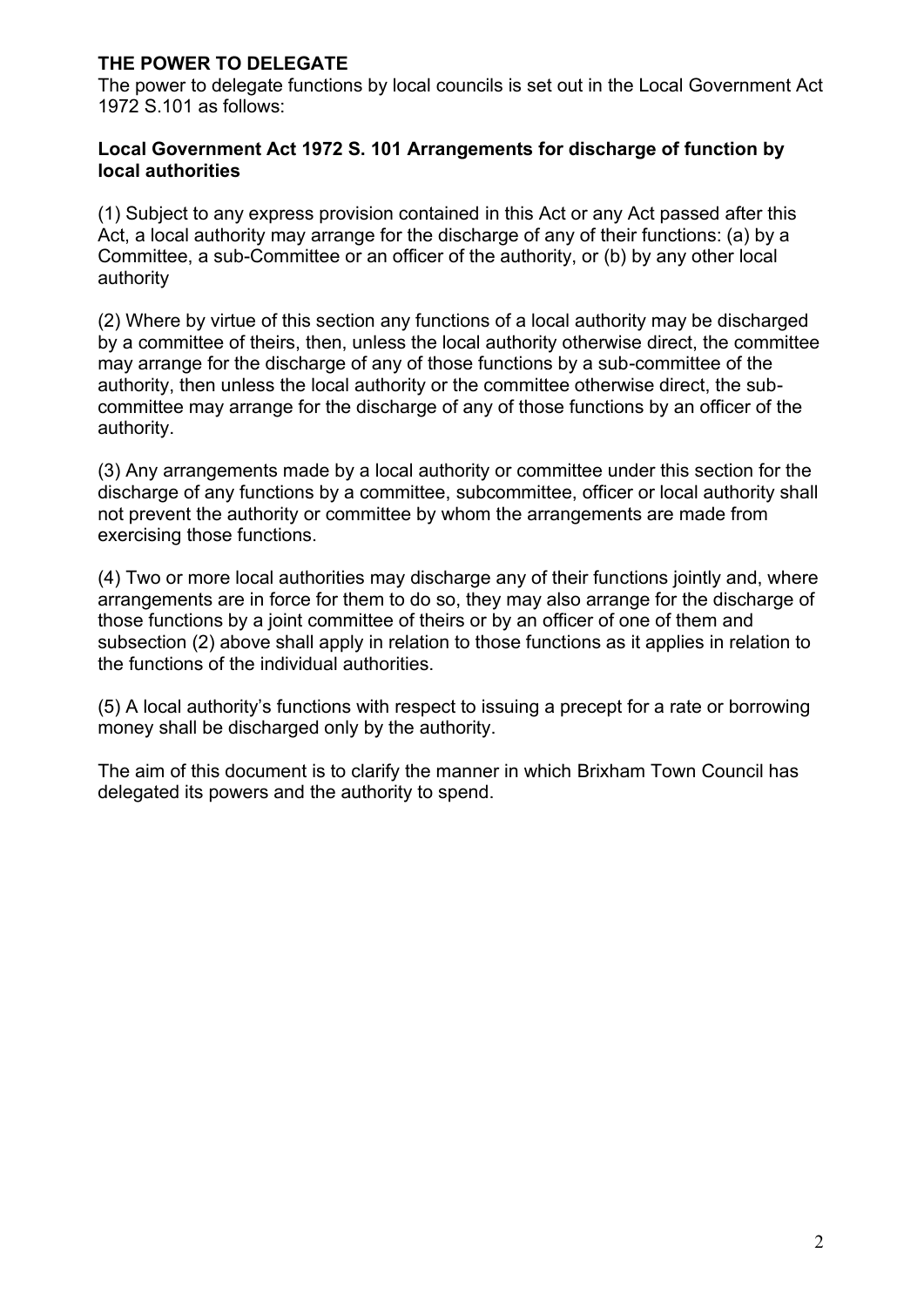#### **DELEGATION TO OFFICERS**

The following matters are delegated to the Council's Officers to make decisions on behalf of the Council. These decisions must be exercised in accordance with the law, the Council's Standing Orders and Financial Regulations and any approved policy framework and budget.

The Council may at any time, following resolution, revoke any delegated authority. Officers may decide not to exercise delegated responsibilities and may instead make a recommendation to a Committee or the Council. Similarly, where Officers have no delegated power to make a decision they report the matter to Committee or the Council for a decision.

#### **Responsible Financial Officer**

The Responsible Financial Officer to the Council shall be responsible for the Town Council's accounting procedures in accordance with the Accounts and Audit Regulations in force at any given time.

#### **Proper Officer**

The Town Clerk shall be the Proper Officer of the Council and as such is specifically authorised to:

- To receive Declarations of Acceptance of Office
- To receive and record notices disclosing personal and prejudicial interests
- To receive and record notices of requests for dispensations
- To receive and retain plans and documents
- To sign notices or other documents on behalf of the Council
- To receive copies of by-laws made by the local authority
- To certify copies of by-laws made by the Council
- To sign summonses to attend meetings of the Council
- To arrange insurance

In addition, the Town Clerk has the delegated authority to undertake the following matters on behalf of the Council:

- The day to day administration of services, together with routine inspection and control
- Day to day supervision and control of all staff employed by the Council
- The day to day administration and oversight for organised events and activities
- Authorisation of routine expenditure within the agreed budget
- Emergency expenditure up to £2,000 outside the agreed budget
- Matters specifically delegated by Council or Committee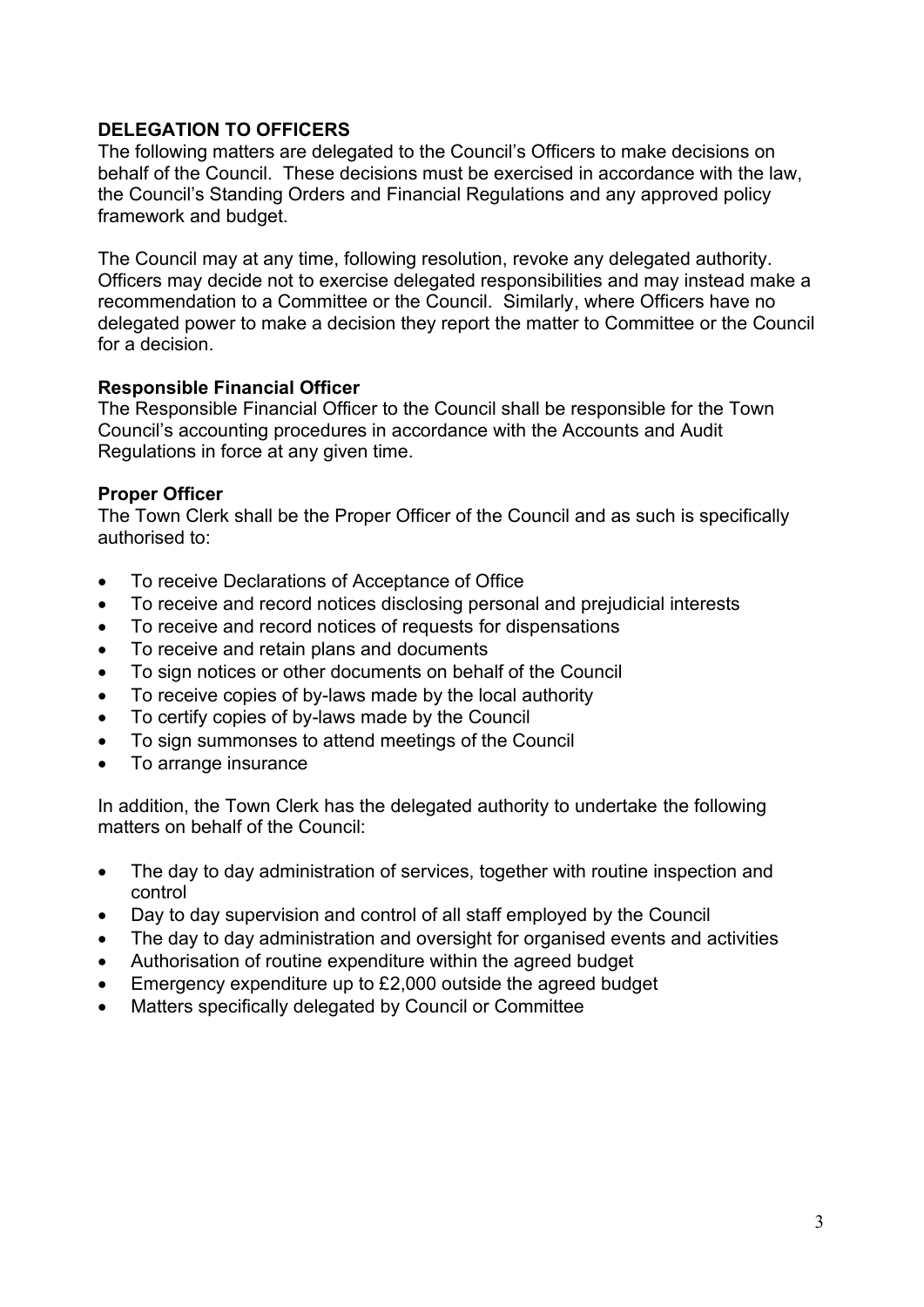# **COUNCIL**

The following matters are reserved to the Council for decision, notwithstanding that the appropriate Committee(s) may make recommendations for the Council's consideration:

- Approval of the budget
- Setting the precept
- Approval of the Annual Return and Audit of Accounts
- Agreement to write off bad debts £1,000 or over
- Approval by resolution, before payment, of any grant or single commitment in excess of £5,000.
- Authorisation as to terms and purpose for any application for Borrowing Approval and subsequent arrangements for the loan.
- Approval of any financial arrangement which does not require formal borrowing approval from the Secretary of State (eg hire purchase or leasing of tangible assets)
- Approval of purchase, acquisition by other means, sale, lease or disposal of tangible moveable property £1,000 or over.
- Approval of purchase, acquisition by other means, lease, sale or disposal of real property (interests in land).
- Approval of changes in earmarked reserves as part of the budgetary process
- Making, amending or revoking Standing Orders, Financial Regulations or this Scheme of Delegation
- Making, amending or revoking by-laws
- Making of orders under any statutory powers
- Matters of principle or policy
- Appointment of Standing Committees
- Appointing Council Representatives to outside bodies
- All other matters which must, by law, be reserved to the Full Council

## **COMMITTEES**

The following matters are delegated to the Council's Committees to make decisions on behalf of the Council. They must be exercised in accordance with the law, the Council's Standing Orders and Financial Regulations and any approved policy framework and budget.

The Council may at any time, following resolution, revoke any delegated authority. Committees may decide not to exercise delegated responsibilities and may instead make a recommendation to the Council. Similarly where a Committee has no delegated power to make a decision it makes a recommendation to Council.

All Committees are authorised to:

- Elect a Chairperson and vice Chairperson from within the membership of that **Committee**
- Approve the Minutes of the last meeting of the Committee
- Spend money from budget headings under that Committee's remit up to the limit of the budget and/or named reserve
- Make recommendations on the budget requirement for the Committee for the coming Financial Year.
- Delegate any of their functions to a Sub Committee or Officer of the Council.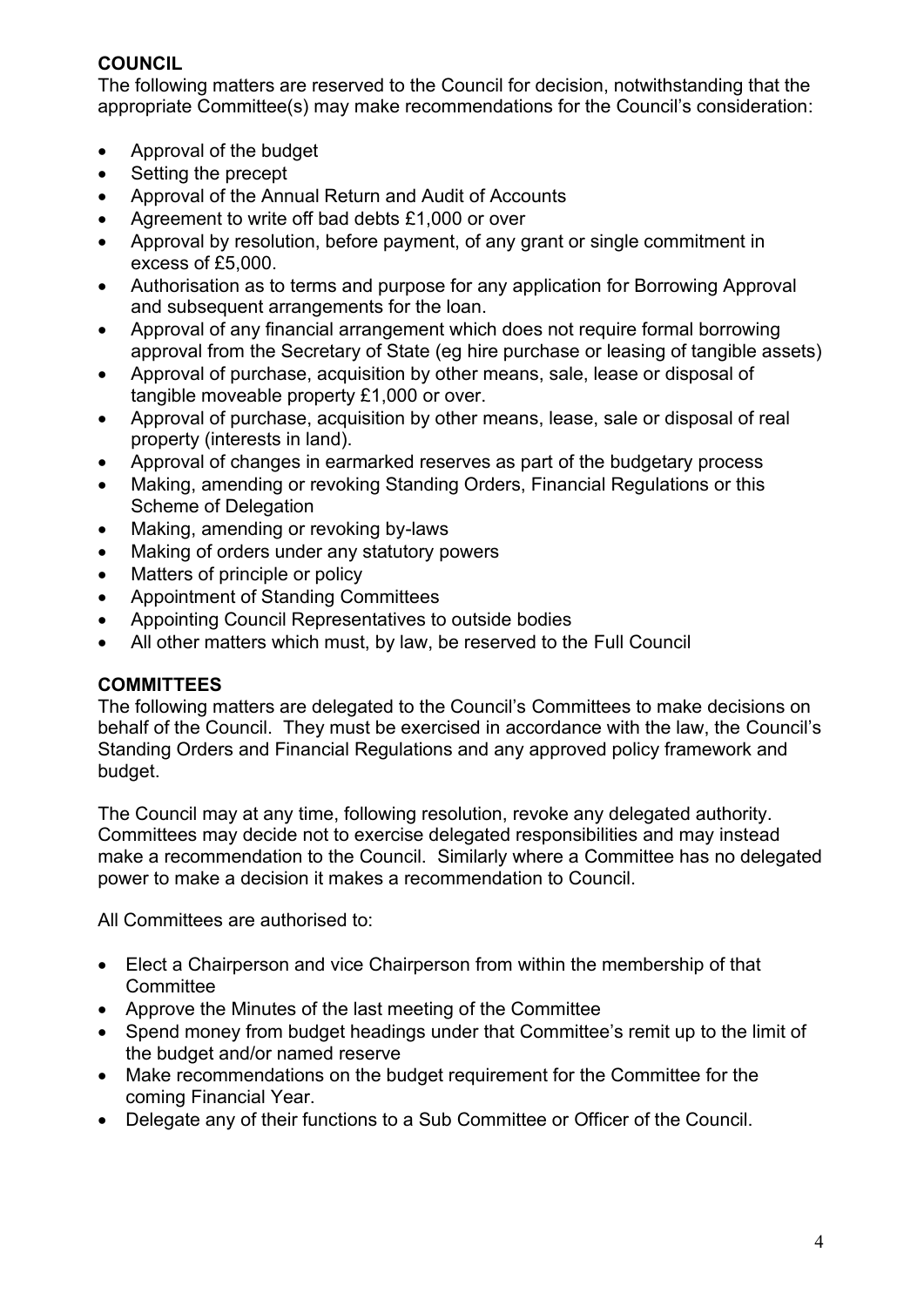## **Finance and General Purposes Committee**

Membership: 7 Ex Officio: Chairperson and Vice Chairperson Quorum: 3 Lead Officer: Town Clerk Meet: Monthly

The Finance & General Purposes Committee shall be delegated to make decisions on behalf of the Council in the following matters:

- a. Ensuring the Annual Return (Statement of Accounts) is completed in accordance with requirements and recommend to Council accordingly
- b. All other matters relating to Finance (excluding the setting of a precept or any amount to be borrowed) (also excluding the approval of unbudgeted capital expenditure)
- c. Budget monitoring, taking action where required to vire (transfer) unspent provision to ensure that the overall budget strategy is maintained.
- d. Agreement to write off bad debts up to £1,000
- e. Approval of expenditure on items within the committee's area of responsibility and included in the approved Council budget up to the amount specified in the budget
- f. All matters relating to internal and external audit. To ensure that an adequate and effective system of internal controls are in place to secure the integrity of finances and any other information, including the introduction of effective systems of risk management, and consideration of and action on all reports emanating from the internal and external auditors.
- g. To ensure the preservation of probity and good financial and other practices within the Council, including accountability for debt monitoring and recovery
- h. Insurances
- i. Approval of Risk Management Strategy
- j. Electoral matters
- k. Grants and Donations
- l. The maintenance of a Fixed Asset Register covering all items purchased exceeding £500. The safe custody and upkeep of all assets and objects of interest or value in the ownerships or custodianship of the Council.
- m. The maintenance and safe custody of the civic regalia
- n. Corporate management, Council administration and policy
- o. Management of the Council's tenancies, rent reviews and tenancy agreements
- p. To negotiate any changes to existing lease agreements, and negotiate terms for all new lease agreements
- q. Approval of purchase, acquisition by other means, sale, lease or disposal of tangible moveable property up to £1,000.
- r. To make recommendations to Council on the review of the Council's Financial Regulations, Standing Orders, Scheme of Delegation and Council policies
- s. To make recommendations to Council on the Budgets of the Committee, and all Standing Committees
- t. To consider the Scale of Charges in the context of the income and expenditure requirements of the Council, and making recommendations to Council on the proposed Scale of Charges each year
- u. The maintenance, improvement, and general upkeep of the Town Hall within the agreed budget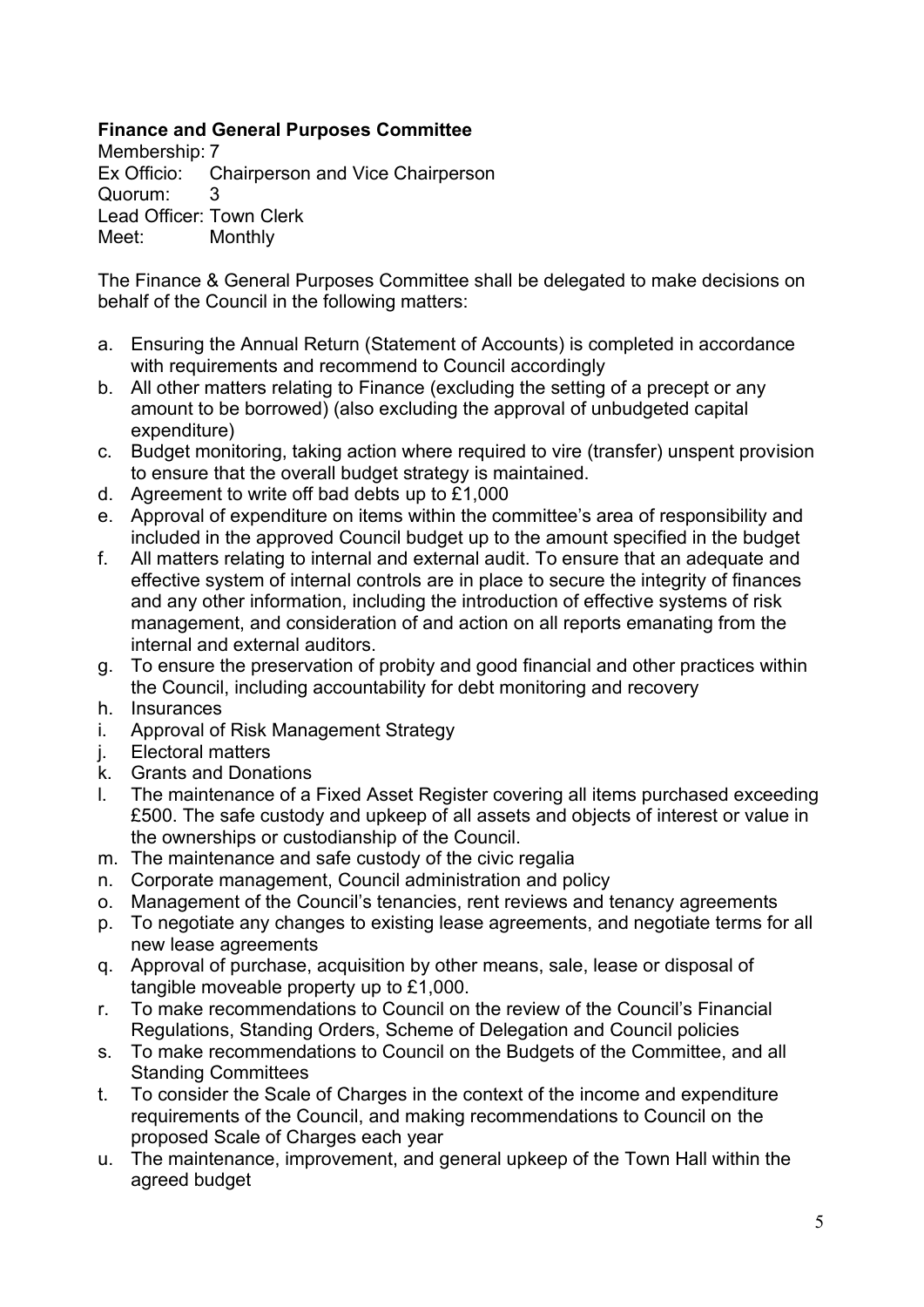- v. All matters relating to Personnel / Human Resources and the staff establishment, with any proposed changes to the staff structure to be subject to recommendation to **Council**
- w. Dealing with the Terms and Conditions of Service and superannuation of the Town Council's staff and making appropriate recommendations relying on, where appropriate, the Scheme of Conditions of Service of the National Joint Councils, the National Association of Local Councils, and any Local Conditions of Service.
- x. Annual review of salaries
- y. Acting as lead Committee in respect of any partnership initiative of a corporate nature with Torbay Council or any other public bodies, making recommendations on terms of reference and constitutional matters
- z. Any other matter which may be delegated to it by the Council from time to time

#### Sub Committees responsible to the Finance and General Purposes Committee

## **Grievance and Disciplinary Panel**

Council has granted the necessary delegated decision-making powers to the Grievance and Disciplinary Panel in relation to staff grievance and disciplinary issues. Meetings will be called on an ad hoc basis as required, called by the Town Clerk and with notice given to the relevant employee. A minute taker will be present throughout the proceedings. The Panel will follow the procedure set out in the Town Council's Grievance Policy. No delegated financial powers.

## **Appeals Panel**

Council has granted the necessary delegated decision making powers to the Appeals Panel in relation any appeal against the decision of the Disciplinary Panel or the outcome of a Grievance. Members are appointed to the Appeals Panel at the Annual Meeting of the Council, with a pool of deputies also appointed in event of conflict of interests. Any Member who has been involved in the original Grievance or Disciplinary Panel shall not form part of the Appeals Panel. The Appeals Panel will be appointed when any appeals against dismissal, grading, disciplinary proceedings and grievances by employees of the Council are made. The Town Clerk will call the meeting and notice will be given to the employee. A minute taker will be present throughout the proceedings. The Panel will follow the procedure set out in the Town Council's Grievance Policy. No delegated financial powers.

## **Planning and Regeneration Committee**

Membership: 7 Ex Officio: Chairperson and Vice Chairperson Quorum: 3 Lead Officer: Deputy Town Clerk Meet: Monthly

The Planning and Regeneration Committee shall be delegated to make decisions on behalf of the Council in the following matters:

- a) To make observations on all planning, treeworks, highways, licensing applications and consultations, and submit those observations to Torbay Council. When necessary, hold meetings with residents, developers or planning officers to assist with the formulation of those observations
- b) To identify, comment upon and refer to Torbay Council any matters considered to be in breach of planning permission
- c) To identify, comment upon and refer to Torbay Council on any matters relating to the regeneration of Brixham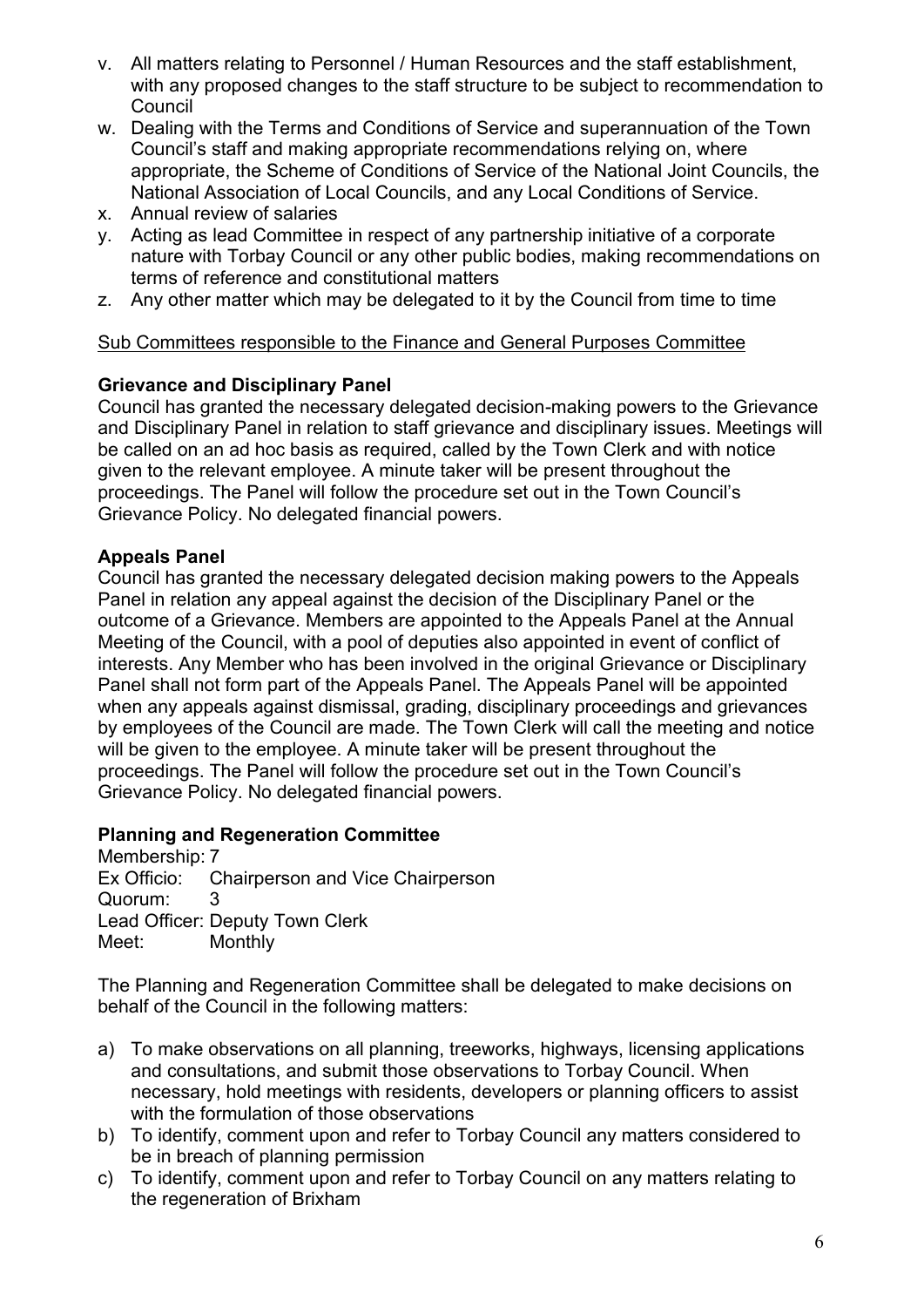- d) To comment upon and monitor Tree Preservation Orders and to seek approval for further TPO's if deemed necessary
- e) To respond to all consultations and to take part in any discussions which could result in changes to the Local Development Framework, Planning Policy Statements, Town and Country Planning Act, Brixham Peninsula Neighbourhood Plan etc.
- f) Monitoring and reviewing the Neighbourhood Plan which will be subject to recommendation to Council
- g) Monitoring and reviewing of the Community Infrastructure Levy
- h) The Planning and Regeneration Committee will consider all applications in a consistent manner, including those submitted by or on behalf of members of the council or on behalf of the council itself.
- i) Any other matter which may be delegated to it by the Council from time to time.

#### **Community and Environment Committee**

Membership: 7 Ex-Officio: Chairperson and Vice Chairperson Quorum: 3 Lead Officer: Deputy Town Clerk Meet: Bi-Monthly

The Community and Environment Committee shall be delegated to make decisions on behalf of the Council in the following matters:

- a) Civic and Community activities and events organised by the Council
- b) To exercise the delegated powers and duties of the Council with respect to open spaces, recreation areas and allotment areas of the Council, whether owned, leased or managed by the Council
- c) To be lead committee in respect of all matters falling under the purview of the Council that impact upon the environment and its protection ie Brixham in Bloom, waste management and recycling, authorisation to make all Council responses to consultations on environmental matters and to endeavour to ensure that the Council and its Committees make decisions, take actions and carry out projects with full regard to the protection of the environment
- d) To be the lead committee in respect of the Council's strategy document and recommend to Council initiatives derived from the document.
- e) To make recommendations to Council on matters of a strategic nature including proposed road schemes and parking strategies for example
- f) Co-ordination of any town council community safety initiatives
- g) Overseeing Council services ie Town Lengthsman, Information Point etc
- h) Approval of expenditure on items within the committee's area of responsibility and included in the approved Council budget up to the amount specified in the budget
- i) Any other matter which may be delegated to it by the Council from time to time.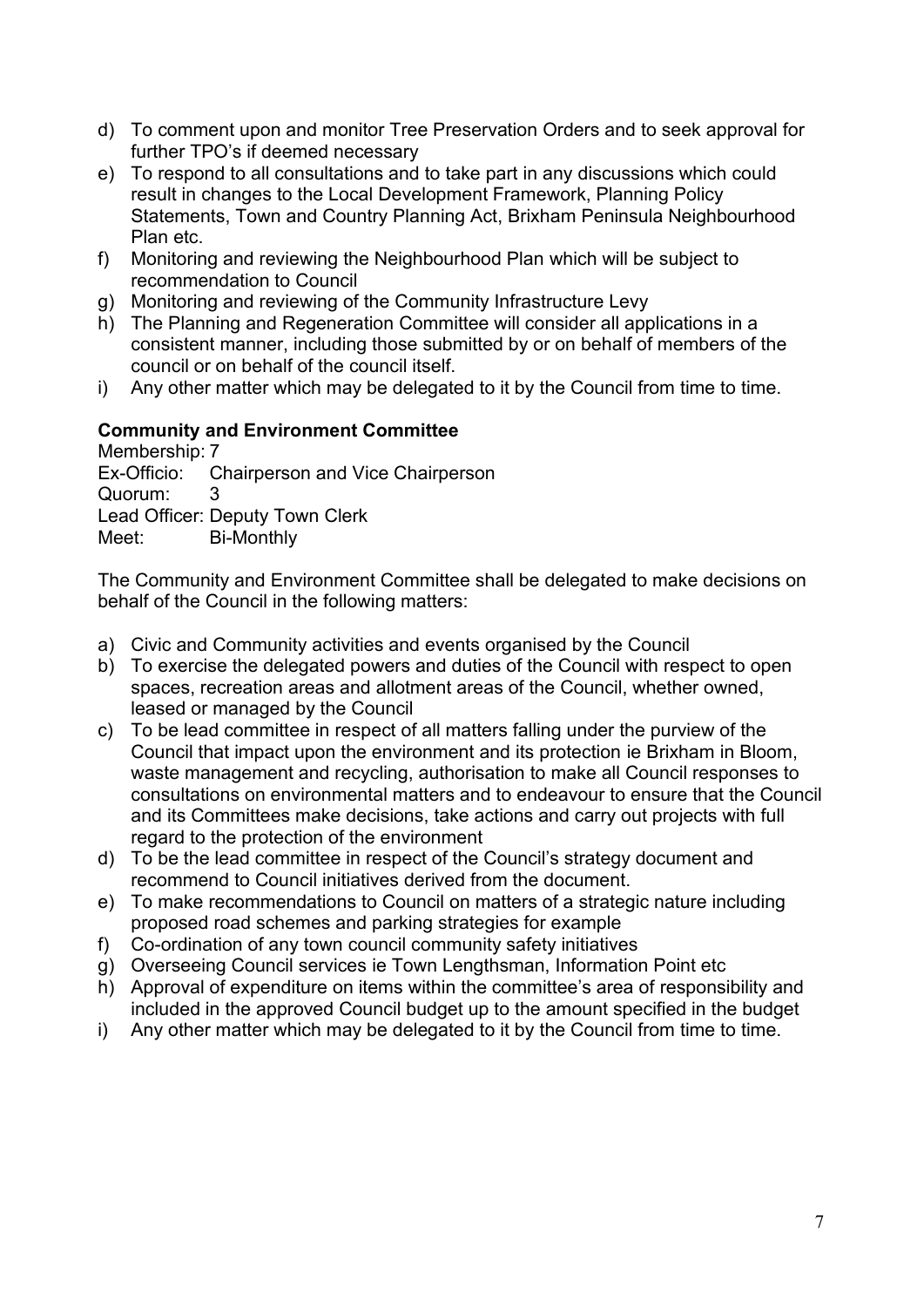# **TASK AND FINISH GROUPS (WORKING GROUPS)**

Task and Finish Groups may be formed by resolution of the Council or a Committee at any time. The work of such a group will be decided upon at the time it is formed by means of a minute detailing the terms of reference. Each group will report back with recommendations to the Council or the Committee that formed it.

Task and Finish Groups have **no power** to make decisions or spend money but will consider the relevant matters in detail and update / make recommendations to the Town Council where appropriate.

Christmas Task and Finish Group Reporting to: Community and Environment Committee

Policy Reporting to: Finance and General Purposes Committee

Town Emergency Plan Reporting to: Community and Environment Committee

Town Hall Regeneration Reporting to: Finance and General Purposes Committee

## **EMERGENCIES**

Urgent decisions on matters reserved to Council and required to be made before the next scheduled meeting of Council may be delegated to the Town Clerk with the agreement of and in consultation with the Chairperson and Vice Chairperson of Council.

Urgent decisions on matters delegated to committees and required to be made before the next scheduled meeting of the relevant committee may be delegated to the Town Clerk with the agreement of and in consultation with the Chairperson and Vice Chairperson of that committee.

The Town Council subscribes to Microsoft Office 365 and Edge IT Systems. Both of these are cloud based and the Council telephone is VOIP. Therefore, disruption to office-based work will be kept to a minimum.

| <b>Council Activity</b> | <b>Action Required</b>                                                                                                 | <b>Responsibility /</b><br><b>Delegation</b> |
|-------------------------|------------------------------------------------------------------------------------------------------------------------|----------------------------------------------|
| <b>Phone Calls</b>      | All admin staff have<br>access to the Council's<br>softphone where they can<br>make and received calls.                | Town Clerk to manage                         |
| Emails                  | All staff can access the<br>Council's sharepoint where<br>they can access their e-<br>mails and documents<br>remotely. | Town Clerk to manage                         |
| Expenditure             | Two payment runs are<br>processed per month.                                                                           |                                              |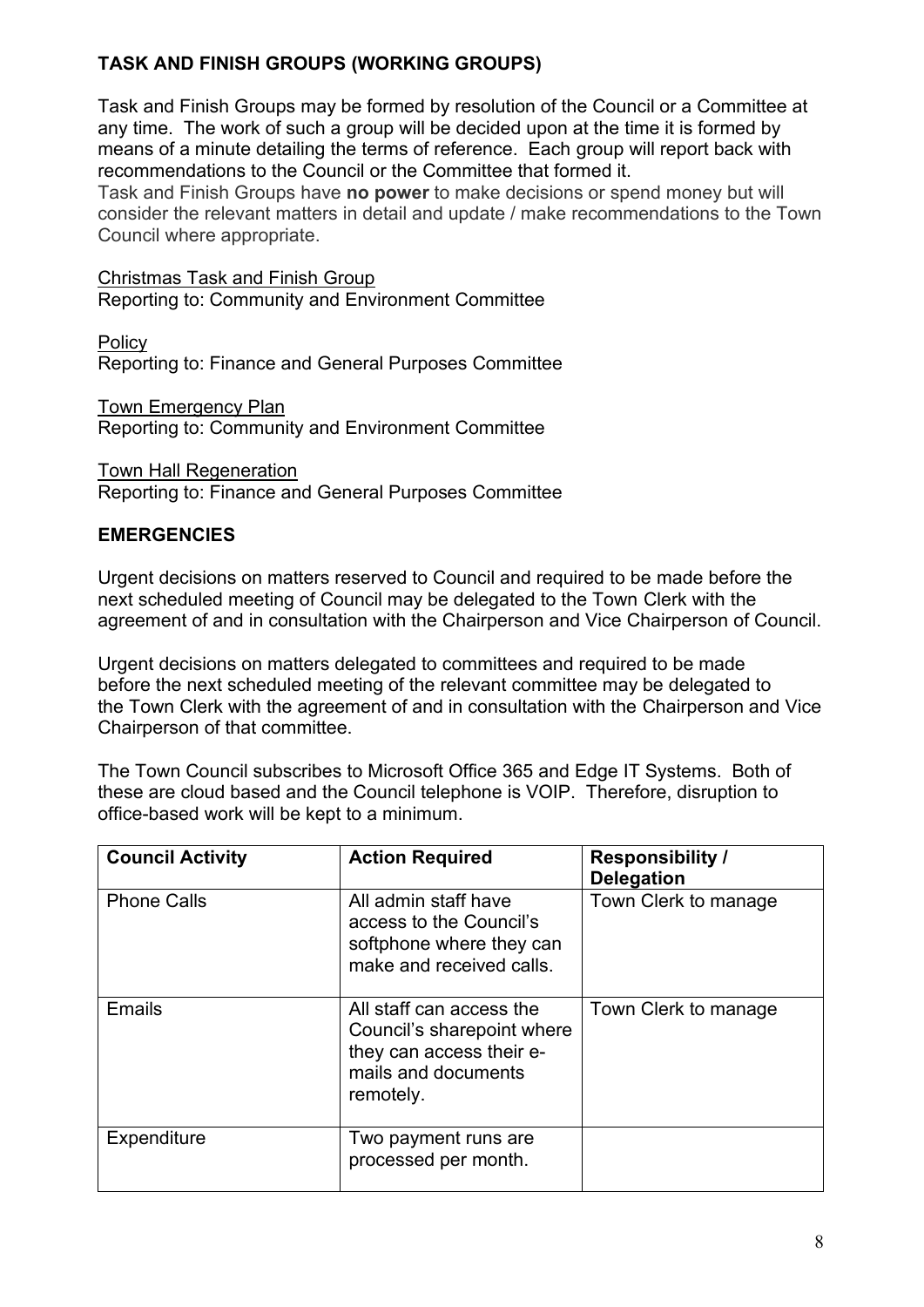|                                                                           | A scan of the invoice in the<br>payment run will be saved<br>in a shared location.<br>The scan of the invoices,<br><b>Expenditure Approval List</b><br>and Financial Comparison<br>Report will be saved in a<br>central location, for all<br>councillors to view. | <b>Town Clerk and Deputy</b><br>Town Clerk to check.<br>Reports to be uploaded to<br>the Council website in the<br>normal manner.<br><b>F&amp;GP Committee to check</b><br>and authorise for payment.<br><b>Town Clerk and Deputy</b><br>Town Clerk to process<br>payment as per Internal<br><b>Financial Procedure.</b><br>In the event that<br>insufficient responses are<br>received delegated powers |
|---------------------------------------------------------------------------|-------------------------------------------------------------------------------------------------------------------------------------------------------------------------------------------------------------------------------------------------------------------|----------------------------------------------------------------------------------------------------------------------------------------------------------------------------------------------------------------------------------------------------------------------------------------------------------------------------------------------------------------------------------------------------------|
|                                                                           |                                                                                                                                                                                                                                                                   | are given to the Town<br>Clerk.                                                                                                                                                                                                                                                                                                                                                                          |
| Salary                                                                    | This is carried out once a<br>month by Torbay Council.                                                                                                                                                                                                            | Town Clerk to contact<br>payroll to establish that<br>payroll services will not be<br>affected.                                                                                                                                                                                                                                                                                                          |
| Social media<br>communications                                            | All admin staff can take the<br>Council laptops/tablets<br>home to enable them to<br>update social media as<br>required.<br>Any documents for the<br>website would be e-mailed<br>to the Admin Assistant to<br>upload.                                            | Town Clerk to manage                                                                                                                                                                                                                                                                                                                                                                                     |
| <b>Full Council, committee</b><br>and working group<br>meetings cancelled | There may be<br>emergencies that require<br>the need to cancel<br>forthcoming meetings.                                                                                                                                                                           | Town Clerk to liaise with<br><b>Chairperson and Vice-</b><br>Chairperson prior to<br>advising cancellations to<br>all Councillors and<br>members of the public.                                                                                                                                                                                                                                          |
| <b>Chairpersons functions</b>                                             | There may be<br>emergencies that require<br>the need to cancel<br>attendance at forthcoming<br>functions.                                                                                                                                                         | Receptionist to contact<br>event organisers to give<br>apologies.                                                                                                                                                                                                                                                                                                                                        |